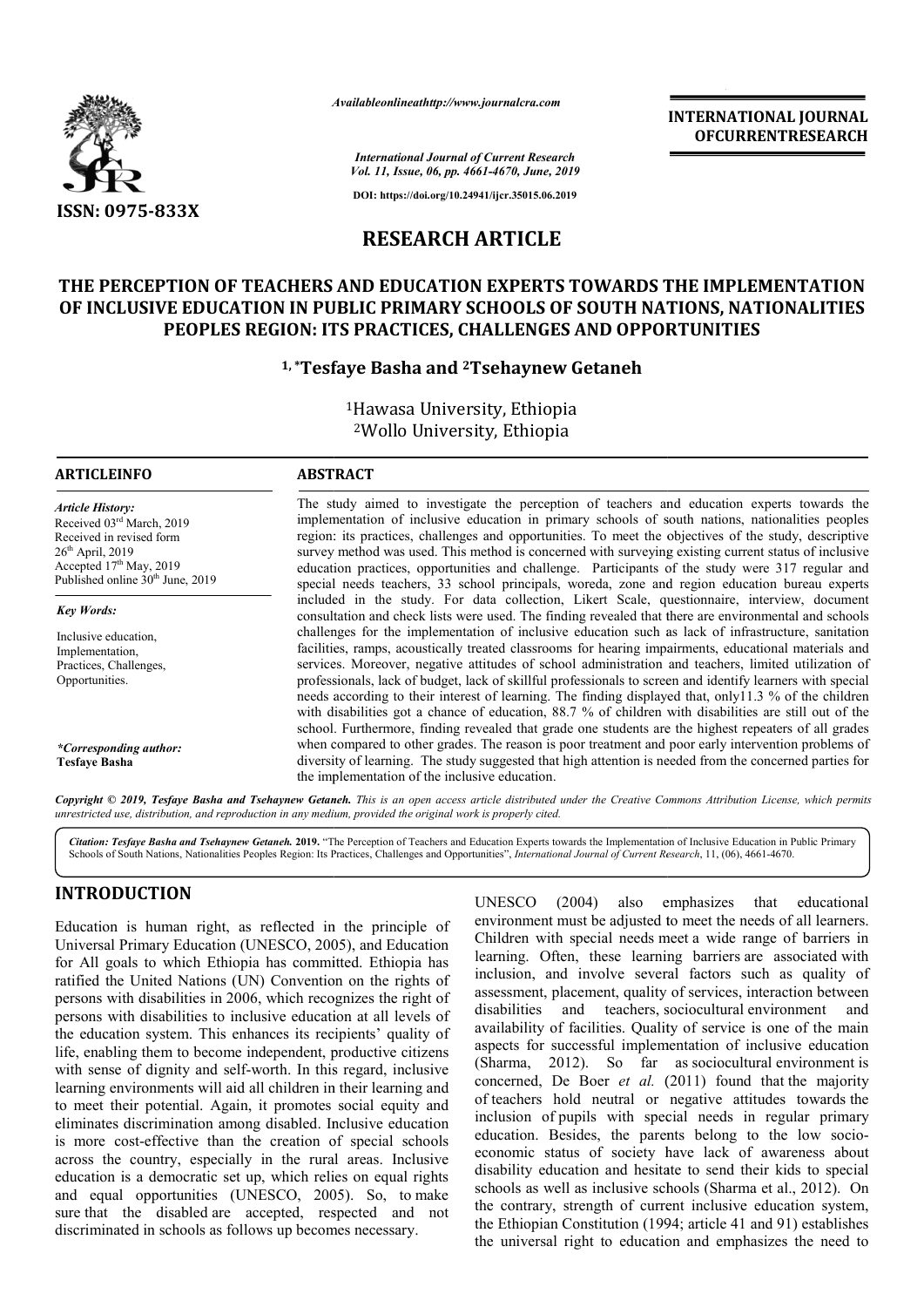allocate resources and provide help to disadvantaged groups. Education and Training Policy of Ethiopia (1994) gives emphasis for providing education for all children. On the other hand, the government commitment to universalizing primary education to all criticizes is not only a right but also a guarantee for development. A wide range of Non-Governmental Organizations (NGOs) and civil organizations representing people with disabilities are playing an active role in promoting and implementing inclusive education in Ethiopia. In addition, (ESDP IV, 2010) has much described future developments in inclusive education. The second new special needs education strategy (MOE, 2012) addressed problems despite rapid expansion of the education system; Ethiopia's education sector faces several key challenges relevant to the education of special needs children. These includes: limited access to education for the most vulnerable children, achievements in access have not been accompanied by adequate improvements in quality, weak capacity to plan, manage and check the education system, low-level of awareness and capacity to address special needs education in schools, out of school children, drop-outs, repetition, negative attitudes, poor teaching skills, insufficient trained support staff, inaccessible and unsafe built environment, insufficient materials, lack of interpreters for deaf learners, graduates from special needs lack practical skills and etc.

With regard to inclusive education, recent research indicates that the success of inclusive education program is dependent on teachers' attitudes to inclusion. As reported by Robertson, Chamberlain, and Kasari (2003), when teachers have positive perceptions of their relationship with students with disabilities, the students' behavior problems were reported to be lower, and the students were more socially included with peers. It is believed that teachers' attitude plays the vital role for success of students with disabilities in the school. In this regard, Prater (2003) also reported that teacher attitudes as one of several elements that are critical in promoting the success of students with disabilities in general education settings. Hence, central to successful inclusion are mainstream teachers who take ownership of inclusion and who believe in their own competence to educate students with special educational need (Booth et al, 1998). Bradshow *et al.* (2013) tried to illustrate that the primary condition for successful inclusion of students with special needs in the regular classroom is a change from negative to positive attitudes of regular school teachers towards learners with special needs and their inclusion in the regular classroom. Previous studies about teachers' attitude about inclusion have concluded that the effectiveness of any inclusion method depends on the positive attitude teachers need to develop toward the inclusive practices (Avramidis and Norwich, 2002). Furthermore, factors such as the nature and the severity of students' difficulties, teachers' participation in educative seminars, the availability of proper material and technical resources and the existence of qualified teaching people influence teachers' attitudes toward the inclusion program (Bradshaw and Mundia, 2006). According to Prater (2003), many regular education teachers who feel unprepared and fearful to work with learners with disabilities in regular classes display frustration, anger and negative attitude toward inclusive education because they believe it could lead to lower academic standard. In addition, access to resources and specialist support affects teacher confidence and attitudes toward inclusive education (Bennett, 1997; Katzenmeyer, 1997).

Further, the teachers expressed fear and concern, that because they do not have the required knowledge and expertise to teach students with disabilities who are included in their regular classes; it is contributing to a reduction in the academic success of their schools. Despite several attempts made in order to strengthening inclusive education, SNNPR education sector faces different challenges in the education system such as lack of budget for inclusive education, unorganized education development army, lack of responsibility to lead inclusive education, looking disability issues as NGOs issues, lack of guiding inclusive/special needs education as a policy issues, lack of resources, limitation of professionals and lack of adequate awareness in society and stakeholders on inclusive education (SNNPR education Bureau, 2013). It is important to note that proper inclusion is possible when we remove the above barriers and give placement according to the productivity of the child and facilitating competitive academic achievement environment in inclusive schools. Based on above arguments, inclusive education requires a commitment and accountability to the underlying philosophy from educators at all levels of the education and support from the stakeholders. Hence, a feasible study needs to be carried out to find out the practices, opportunities and challenges of inclusive education from teachers perspective at regional level of Ethiopia. It is in this milieu, that the present study has been planned.

**Statement of the Problem:** In Ethiopia, schooling for students with special needs is evolving at a rapid rate due to educational and legal changes in the country. Nationwide movement toward opening integration classes in regular schools are part of the inclusive education movement and the result of the expansion of the inclusive education program. However, inclusion should not mean dumping children into the regular education classes. Teachers have to make sure quality education for all. Quality education does not simply mean cognitive learning. Human values, attitudes, skills and competencies are also important. Guaranteeing and about the right to education in the neighborhood school is a challenge which every teacher has to meet with dedication and sincerity otherwise inclusion will be a frustrated attempt, if not a disaster. In this regard, MoE (2015) identified several barriers of implementing inclusive education including weak pedagogical skills of teachers for students with special needs. This might be emanated from negative attitude of teachers to disability which needs further investigations.

These new paradigms shift to inclusive education of the country show a need to investigate about implementation of inclusive education in terms of its practices, opportunities and challenges in current school settings. Hence, this study attempted to check teachers' perceptions towards the practices, challenges and opportunities of implementing inclusive education in primary schools of South, Nation Nationalities people Region (SNNPR).

### **Thus, the study raised the following basic questions:**

- How teachers view problems of students with special needs in inclusive education settings?
- To what extent inclusive education practice has been accessed in SNNPR?
- What is the current educational status of students with special needs in terms of enrolment, retention and dropout?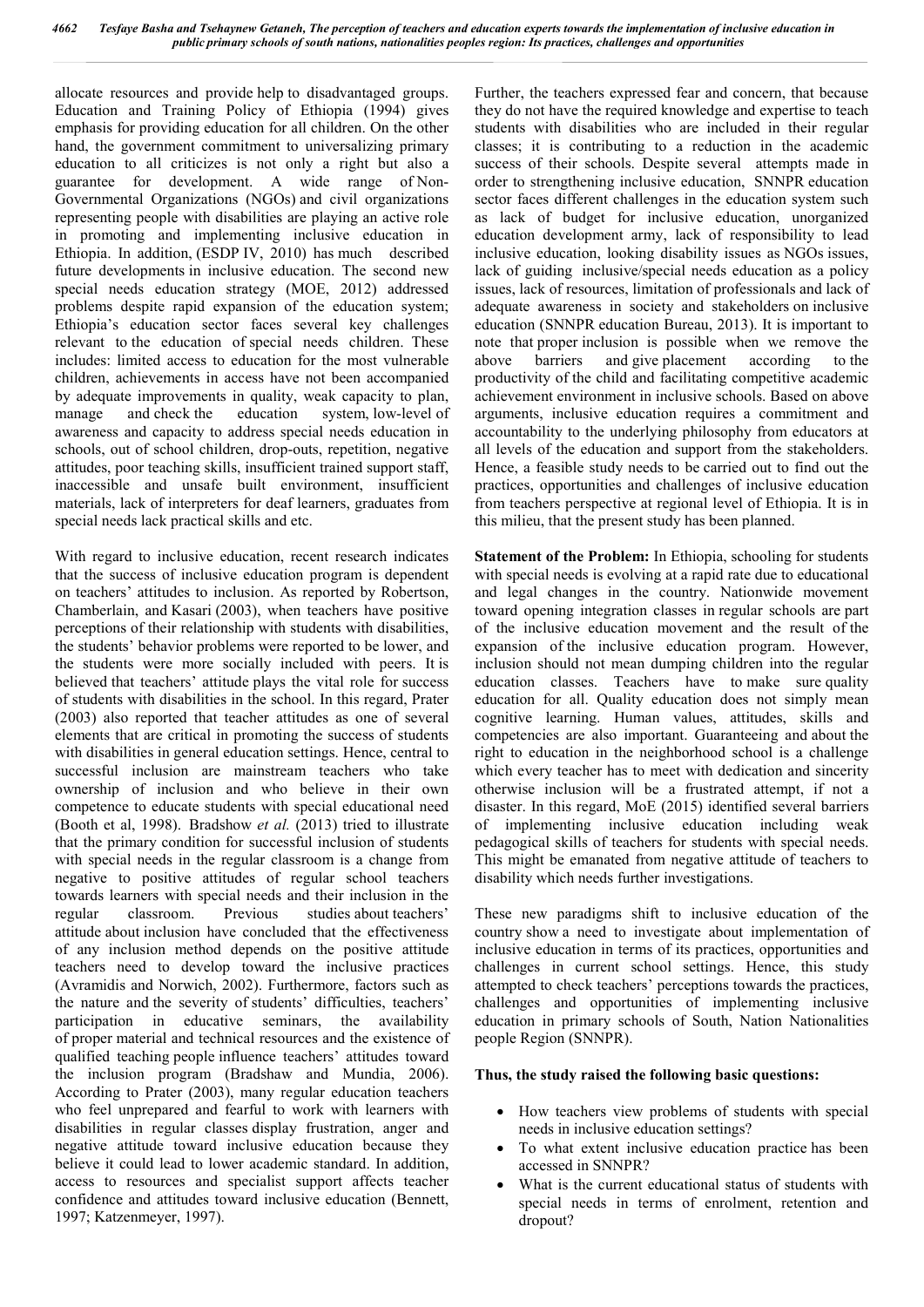- What are the prevailing challenges of environmental, administrative, social and academic practices in inclusive education?
- What are the opportunities for the implementation of inclusive education?

## **RESEARCH METHODS**

This study was conducted on the basis of the pragmatist philosophical lens which applied both quantitative and qualitative approaches. Descriptive survey method was used for this study.

**Sampling and Sample Size:** Multistage sampling was employed to select participants from different zones, districts and primary schools. First, 6 zones were selected through lottery system. Out of each zones two schools were included in purposive sampling technique schools with special and integration classes. Moreover, the three special districts/ woredas were one special or inclusive school was selected purposively out of four districts/woredas. Moreover, three special districts were included in the study. Totally 15 special classes and inclusive teaching schools were selected. From these schools sum of 317 regular and special needs teachers, 15 school principals, 18 woreda, zone and region education experts were participated in the study.

**Instruments:** Likert Scale Questionnaire items designed for teachers and open ended interview for education experts. To ensure the quality of the instrument, the questionnaire was pilot tested with a sample of 25 teachers of the Haik and Fura regular primary schools of Hawassa town. The data were analyzed to examine the correlations between each item and the overall score on the instrument internal consistency is assessed using Cronbach's coefficient alpha formula. The internal consistency of the instrument is 0.95. This revealed that there is a high consistency relation between overall score on the instrument.

**Methods of Data Analysis:** Both quantitative and qualitative method of data analysis was employed. The quantitative data was analyzed using SPSS version 20 to calculate the frequencies, percentage, Mean and Standard deviation were used. For qualitative data, narrative description and verbatim was also used.

## **RESULTS**

### **Part One: Quantitative Result**

**Demographic background of Participants:** Regarding general information about teachers who are participated in the study, 200 (63.1%) participants are males and the rest of 117 (36.9%) are female teachers. The majority 86 (27.1%) teachers age is found between 36-40 years, (69.4%) age participants between age 26-36 years and few 11 (3.5%) participants age is between 20-25 years. Regarding the level of education, majority of 168 (53%) and 110 (34%) participants have Diploma and degree holders respectively. The majority 99 (31.2%) participants have teaching experience between six up to ten years but few 3 (0.9%) have zero experience. The data displayed that 127 (40.1%) teachers have an experience between one up to five years in teaching students with special needs but 88 (27.2 %) respondents reported that they have no experience in teaching students with special needs. Some 105

(33.1%) of the respondents replied that they took basic courses in inclusive education whereas 78(24.6%) participants reported that they did not take any training related to special needs education.

**Table 1. Frequency Distribution of Teachers' Perception on Achievement of Learners with Special Needs**

|              | Teachers |      |
|--------------|----------|------|
| Alternatives |          | $\%$ |
| High         | 20       | 63   |
| Medium       | 84       | 26.5 |
| Low          | 1 Q Q    |      |

A total of 33 school principals and educational experts were purposefully selected from schools, woreda, zone and region for the implementation of inclusive education under study. All interview participants were age range from 24 to 56. -31 male and two female experts participated in the interview; all interview participants were hearing people.

**Practice of Inclusive Education in Primary Schools:** As shown on the table 1, 199 (62.8%) teachers reported that the academic achievements of students with special needs are low. 84 (26.5%) teachers pointed that the academic achievement of students with special needs is medium and 20 (6.3%) teachers report that the academic achievement of students with special needs is high. The majority of the respondents' response revealed that the academic achievements of students with special needs in regular settings are low. The above table 2 presents the availability of resources in the schools. As shown on the table 2, 246 (77.6%) teachers reported that there are adequate regular textbooks for the students. The data revealed that only regular teaching textbooks avail appropriately. The rest data indicated that there are high shortage of sign language books, braille and related material, white cane, instructional teaching aids and pocket money for visual and hearing impairments. There are also shortage of all educational materials and professional supports for learners with special needs in primary schools. As shown in the table 3 above 75 (23.7%) teachers do not decide whether they feel welcome but 114 (36.0%) teachers agree and the rest 122 (38.5) children with special needs are not feel welcome. On the other hand, 111 (35.0%) participant teachers agree students help each other whereas 128(39.8%) teachers disagree that students help each other. Teachers were asked to show their agreements on all new students are helped to feel settled. On which, 156 (44.5%) teachers agree that new students are helped to feel stable in the school. In contrast, 127 (38.2%) teachers disagree that all students are helped to feel settled in the school. The table above also illustrates that 144 (45.4%) teachers disagree that all students are not valued in groups organized for teaching. on the other hand, 115 (36.3 %) teachers could not decide on the statement whereas 56 (14.6%) teachers agree that all students are valued in a teaching group at their school. Concerning, assessment encouragement for the achievement of students 118 (37.3%) teachers agree that the assessment encourages the achievement of students. On the other hand, 142 (44.8%) teachers do not either agree or disagree on that assessment encourages students for further achievement. This also table describes that 157 (50%) teachers disagree that the implementation of inclusive education is not effective in schools. In contrast, 60 (20%) teachers agree that the implementation of inclusive education is effective in their school. On the other hand, 93 (29.3%) teachers are unable to decide whether the implementation of inclusive education is effective or not.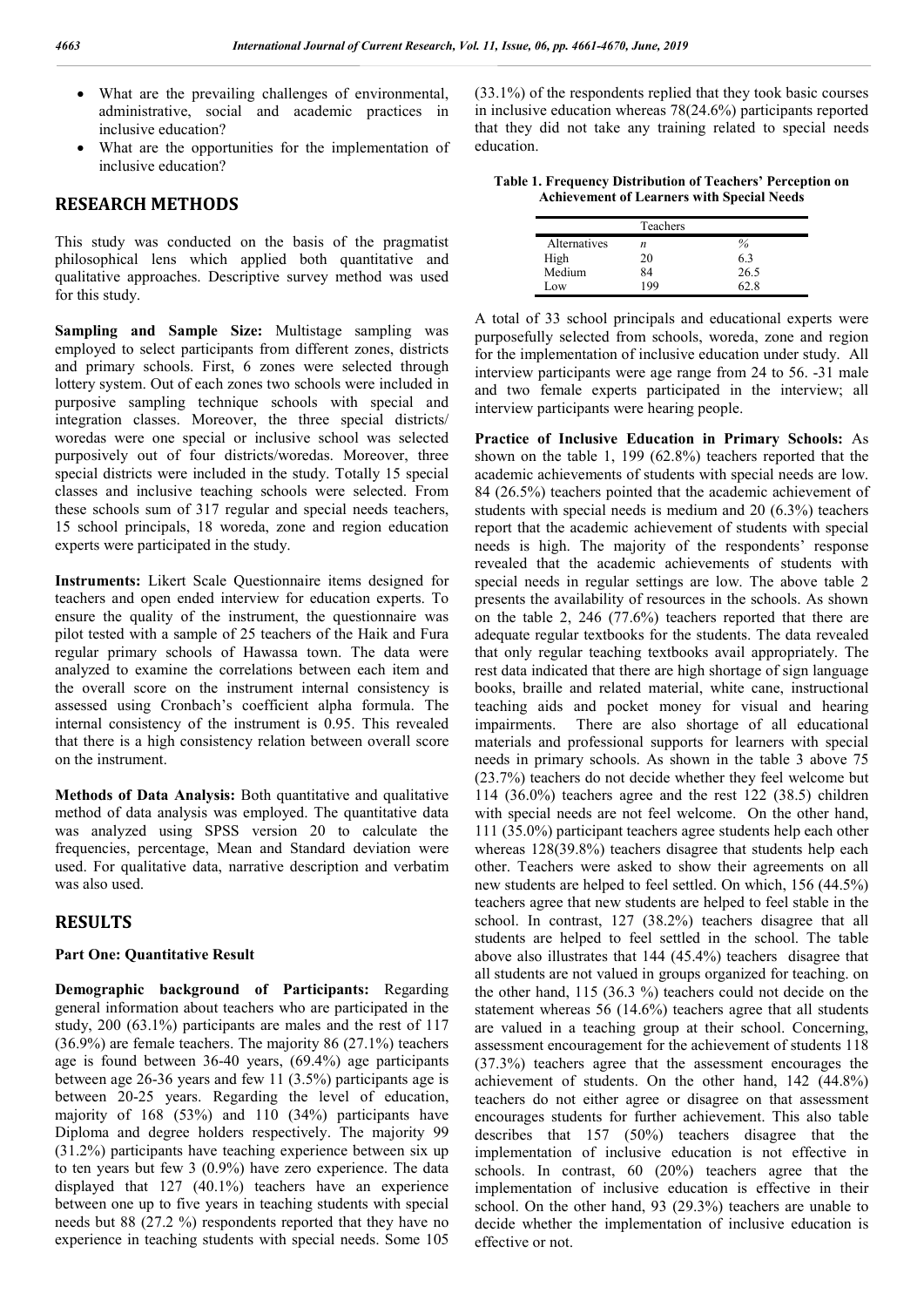#### **Table 2. Teachers Perception for Resource Access in the Schools**

|                                      | Available |      | Not available    |          |
|--------------------------------------|-----------|------|------------------|----------|
| Items                                | N         | $\%$ | $\boldsymbol{n}$ | $\%$     |
| Text books                           | 246       | 77.6 | 68               | 21.4     |
| Sign Language books                  | 75        | 23.7 | 238              | 75.1     |
| Braille and related materials        | 54        | 17   | 257              | 81.181.7 |
| White cane                           | 50        | 15.8 | 259              |          |
| Instructional teaching aids          | 97        | 30.6 | 214              | 67.5     |
| Pocket money                         | 70        | 22.1 | 243              | 76.767.5 |
| Stationary                           | 100       | 31.5 | 214              |          |
| Professional advice                  | 115       | 36.3 | 198              | 62.5     |
| Special needs expert/guide           | 88        | 27.8 | 225              | 71       |
| Appropriate pedagogical strategy     | 65        | 20.5 | 249              | 78.5     |
| Teachers' support                    | 273       | 86.1 | 41               | 12.9     |
| Administrators support and follow up | 131       | 41.3 | 183              | 57.765.6 |
| Family support                       | 104       | 32.8 | 208              |          |

#### **Table 3. Psychosocial Supports, role of teachers, instructional processes and effectiveness of the school in practicing inclusive education**

|                                                                               | <b>Strongly Agree</b> |      |                  | Undecided<br>Agree |     |      | Disagree |      | <b>Strongly Disagree</b> |      |
|-------------------------------------------------------------------------------|-----------------------|------|------------------|--------------------|-----|------|----------|------|--------------------------|------|
| Items                                                                         |                       |      |                  |                    |     |      |          |      |                          |      |
|                                                                               | $\boldsymbol{n}$      | %    | $\boldsymbol{n}$ | $\%$               | N   | $\%$ | N        | $\%$ | n                        | $\%$ |
| Everyone is made to feel welcome                                              | 44                    | 13.9 | 70               | 22.1               | 75  | 23.7 | 69       | 21.8 | 53                       | 16.7 |
| Students help each other                                                      | 29                    | 9.1  | 82               | 25.9               | 77  | 24.3 | 75       | 23.7 | -51                      | 16.1 |
| All students, new to the school are helped to feel settled                    | 15                    | 4.7  | 141              | 44.5               | 38  | 12   | 76       | 24   | 45                       | 14.2 |
| The school arranges teaching groups so that all students are valued           | 16                    | 5.   | 40               | 12.6               | 115 | 36.3 | 72       | 22.7 | 72                       | 22.7 |
| Teachers are high expectations for all students                               |                       | 1.6  | 22               | 6.9                | 61  | 19.2 | 132      | 41.6 | 95                       | 30   |
| Teachers are concerned to support the learning and participations             |                       | 0.3  | 40               | 12.6               | 71  | 22.4 | 120      | 37.9 | 85                       | 26.8 |
| Staff develop resources to support all learning and participation             | 27                    | 8.5  | 67               | 21.1               | 66  | 20.8 | 90       | 28.4 | 66                       | 20.8 |
| Lessons are responsive to student diversity                                   | 16                    | 5.   | 59               | 18.6               | 110 | 34.7 | 90       | 28.4 | 39                       | 12.3 |
| Lessons develop an understanding of differences                               |                       | 1.6  | 56               | 17.7               | 45  | 14.2 | 174      | 54.9 | 35                       | 11   |
| Lessons are made accessible to all students                                   | 9                     | 2.8  | 38               | 12                 | 143 | 45.1 | 72       | 22.7 | 55                       | 17.4 |
| Students are actively involved in their own learning                          | 9                     | 2.8  | 64               | 20.2               | 145 | 45.7 | 77       | 24.3 | 21                       | 6.6  |
| Assessment encourages the achievements of all students                        | 69                    | 21.8 | 49               | 15.5               | 142 | 44.8 | 17       | 5.4  | 38                       | 15.5 |
| Implementation of inclusive education is effective in the school              | 30                    | 10   | 30               | 10                 | 93  | 29.3 | 89       | 28.3 | 68                       | 21.8 |
| The school's rules and regulations practice is used to reduce the barriers to | 18                    | 5.7  | 144              | 45.4               | 23  | 7.3  | 81       | 25.6 | 49                       | 15.5 |
| learning and participation of all students                                    |                       |      |                  |                    |     |      |          |      |                          |      |

#### **Table 4. Barriers for inclusion in primary schools: absence of supports, environmental and administrative factors**

|                                                                                  | Strongly Agree |      | Agree |      | Undecided |      | Disagree |      | <b>Strongly Disagree</b> |      |
|----------------------------------------------------------------------------------|----------------|------|-------|------|-----------|------|----------|------|--------------------------|------|
| Items                                                                            |                | $\%$ | n     | $\%$ | n         | %    | n        | $\%$ | $\boldsymbol{n}$         | $\%$ |
| The school community has awareness about inclusive education                     | 30             | 9.5  | 49    | 15.5 | 83        | 26.2 | 109      | 34.4 | 43                       | 13.6 |
| Staff seek to remove all barriers to learning and participation in school        | 54             | 17   | 72    | 22.  | 44        | 13.9 | 75       | 23.7 | 72                       | 22.7 |
| Teachers are motivated to implement inclusive education in the school            | 9              | 2.8  | 29    | 9.1  | 47        | 14.8 | 186      | 58.7 | 45                       | 14.2 |
| All forms of support are coordinated                                             | 14             | 4.4  | 138   | 6.8  | 47        | 14.8 | 138      | 43.5 | 32                       | 10.1 |
| Special needs education expertise is fully utilized at the right position in the | 19             | 6    | 45    | 14.2 | 96        | 30.3 | 105      | 33.1 | 50                       | 15.8 |
| school                                                                           |                |      |       |      |           |      |          |      |                          |      |
| School resources are fairly enough to support inclusion                          | 48             | 15.1 | ī 14  | 36   | 103       | 32.5 | 38       | 12   | 12                       | 3.8  |
| The school is not accessible for students with special needs                     | 71             | 22.4 | 103   | 32.5 | 53        | 16.7 | 52       | 16.4 | 36                       | 11.4 |
| The school makes its buildings physically accessible to all people               | 18             | 5.7  | 72    | 22.  | 23        | 7.3  | 157      | 49.5 | 47                       | 14.8 |
| The school administration has readiness in achieving inclusive education at the  | 30             | 9.5  | 28    | 8.8  | 86        | 27   | 148      | 46.7 | 22                       | 6.9  |
| school                                                                           |                |      |       |      |           |      |          |      |                          |      |
| Barriers to attendance are reduced                                               | 32             | 10.1 | 80    | 25.5 | 41        | 12.9 | 118      | 37   | 46                       | 14.5 |

Besides, 144 (45.4%) teachers disagree on that school rules and regulations do not reduce barriers to learning and participation of all students. in contrary, 81 (25.6%) teachers agree that school rules and regulations reduce barriers to learning and participation of all students.

**Challenges in the Implementation of Inclusive Education in Primary Schools:** This part deals with the major challenges observed in school settings. It is believed that they hamper the implementation of inclusion. The challenge and its magnitude have been addressed as perceived by teachers in primary schools. The table 4 describes the awareness levels of school community about inclusive education, 152 (48.0%) teachers reported that the school community has less awareness about inclusive education. Regarding, the intention of school staffs in removing barriers of learning and participation 147 (46.4%) teachers disagree that staffs in the school seek to remove all

forms of barriers of learning and participation in the school where as 126 (39.7%) teachers agree on it. On the issue of motivation of teachers in the implementation of inclusive education,231(72.9%) respondents disagree that teachers are motivated to implement inclusive education in their school whereas 2.8% teachers strongly agree and 9.1% teachers are disagree that teachers are motivated to implement inclusive education in the school. This table displays the types of supports for students in primary schools. In the study areas, 172(53.6%) teachers disagree that all forms of support are coordinated whereas 85(26.8%) teachers agree that all forms of supports are coordinated in their school. Regarding the professional support, 155(48.9%) teachers disagree and that special need experts are fully utilized at the right position only 54(20.2%) teachers agree that the special needs experts are working at the right position and fully utilized. Teachers are asked to evaluate the adequacy of resources for the implementation of inclusive education in primary schools.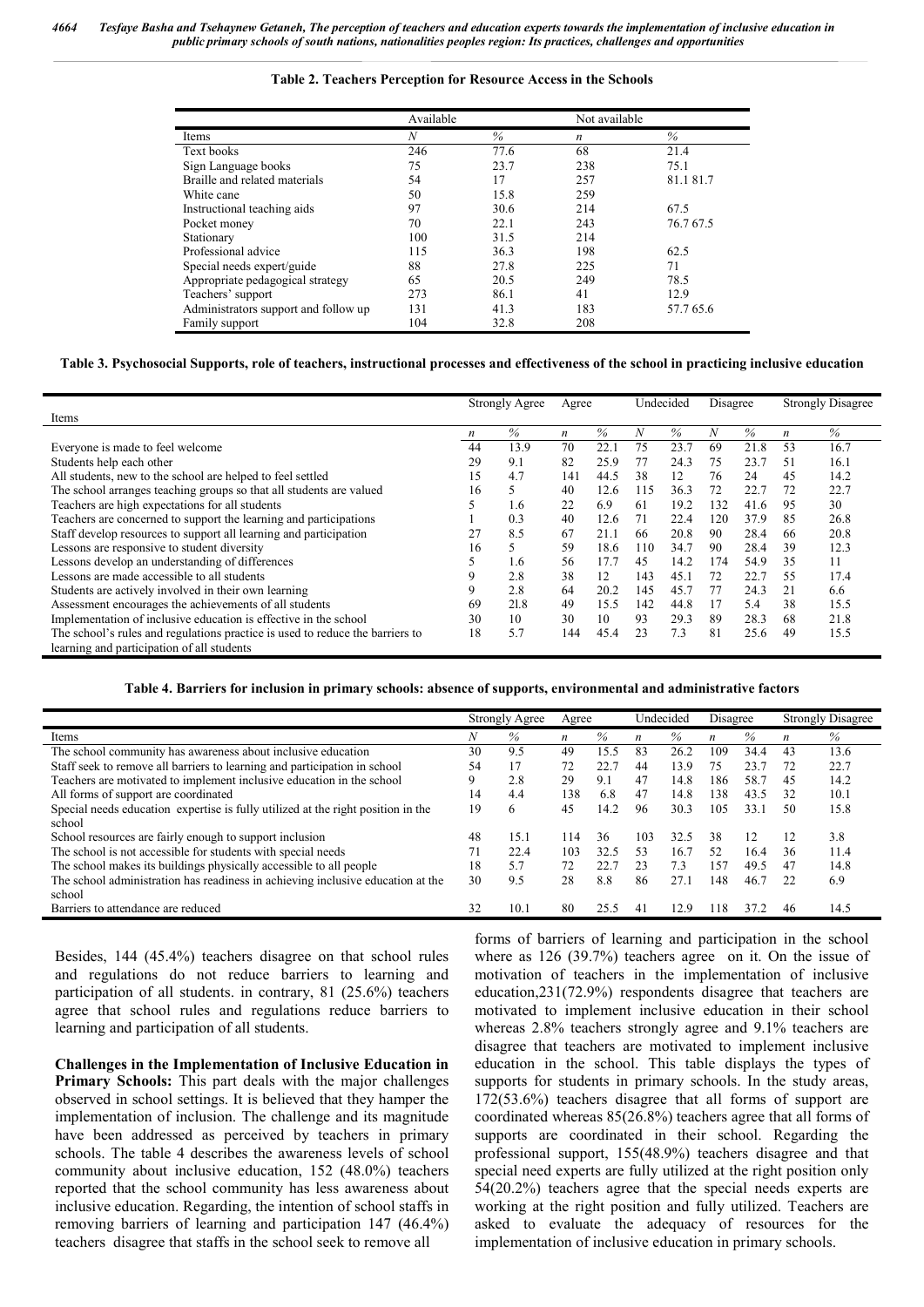## **Table 5. Community involvement, psychosocial supports and educational policies as an opportunity for inclusion**

|                                                                                               |    | Strongly Agree | Agree |               |     | Undecided     |     | Disagree |     | <b>Strongly Disagree</b> |  |
|-----------------------------------------------------------------------------------------------|----|----------------|-------|---------------|-----|---------------|-----|----------|-----|--------------------------|--|
| Items                                                                                         | n  | $\frac{0}{0}$  | N     | $\frac{0}{0}$ | N   | $\frac{0}{0}$ | n   | $\%$     | n   | $\%$                     |  |
| Local communities are involved in the school<br>actively.                                     | 47 | 14.8           | 78    | 24.<br>6      | 81  | 25.6          | 61  | 19.2     | 47  | 14.8                     |  |
| Staff, government, students and parents share a<br>philosophy of inclusion                    | -6 | 1.9            | 26    | 8.2           | 97  | 30.6          | 121 | 38.2     | 64  | 20.2                     |  |
| Students are equally valued                                                                   | 5  | 1.6            | 13    | 4.1           | 64  | 20.2          | 128 | 40.13    | 101 | 31.9                     |  |
| The school seeks to admit all students from its<br>locality                                   | 32 | 10.1           | 93    | 29.<br>3      | 36  | 11.4          | 37  | 11.7     | 118 | 37.2                     |  |
| Student difference is used as a resource for<br>teaching and learning                         | 29 | 9.1            | 73    | 23            | 75  | 23.7          | 118 | 37.2     | 21  | 6.6                      |  |
| All the students take part in activities outside the<br>classroom                             | 7  | 2.2            | 49    | 15.<br>5      | 89  | 28.1          | 123 | 38.8     | 47  | 14.8                     |  |
| Staff development activities help staff to respond<br>to student diversity                    |    | 2.2            | 71    | 22<br>4       | 131 | 41.3          | 73  | 23       | 34  | 10.7                     |  |
| Inclusive policies are properly implemented in<br>the school                                  | 17 | 5.4            | 69    | 21.<br>8      | 134 | 42.3          | 60  | 18.9     | 35  | 11                       |  |
| All the teachers know about the international and<br>national policies on inclusive education | 35 | 11             | 67    | 21.           | 108 | 34.1          | 68  | 21.5     | 39  | 12.3                     |  |

|             | Age<br>Appropriate | Children<br>With<br>Dis/y | Enrolled<br>2018 | Children with disability in |       |                          | Planned<br>to<br>2018 | admit |
|-------------|--------------------|---------------------------|------------------|-----------------------------|-------|--------------------------|-----------------------|-------|
|             |                    |                           |                  | M                           | F     | Total                    |                       |       |
| Basketo Sp. | 19179              | 1918                      | 169              | 92                          | 261   | $\frac{0}{0}$            | Total                 |       |
| Bench Maji  | 194004             | 19400                     | 556              | 363                         | 919   | 13.6 %                   | 303                   |       |
| Dawuro      | 119487             | 11949                     | 405              | 455                         | 860   | 4.70 %                   | 1066                  |       |
| DebubOmo    | 134932             | 13493                     | 481              | 289                         | 770   | $7.2\%$                  | 998                   |       |
| GamoGofa    | 376446             | 37645                     | 1422             | 1129                        | 2551  | 5.8%                     | 893                   |       |
| Gedeo       | 238373             | 23837                     | 1149             | 783                         | 1932  | $6.8\%$                  | 2959                  |       |
| Guraghe     | 320802             | 32080                     | 5793             | 4904                        | 10697 | 8.1%                     | 2241                  |       |
| Hadiya      | 341476             | 34148                     | 1797             | 1317                        | 3114  | $33.3\%$                 | 12409                 |       |
| Halaba Sp.  | 58163              | 5816                      | 756              | 556                         | 1312  | $9.1\,\sqrt[6]{\bullet}$ | 3612                  |       |
| Hawassa     | 83251              | 8325                      | 42.7             | 522                         | 949   | $\frac{22.6\%}{22.6\%}$  | 1522                  |       |
| Kefa        | 272421             | 27242                     | 877              | 557                         | 1434  | 11.4 %                   | 1101                  |       |
| Kembata/T   | 182931             | 18293                     | 1534             | 1564                        | 3098  | 5.3 %                    | 1663                  |       |
| Konta Sp.   | 31508              | 3151                      | 209              | 135                         | 344   | 16.9%                    | 3594                  |       |
| Segen A/h   | 143487             | 14349                     | 259              | 200                         | 459   | 10.9%                    | 399                   |       |
| Sheka       | 55407              | 5541                      | 505              | 396                         | 901   | $3.2\%$                  | 532                   |       |
| Sidama      | 1013520            | 101352                    | 2678             | 1680                        | 4358  | 16.3 %                   | 1045                  |       |
| Silte       | 210648             | 21065                     | 1481             | 1058                        | 2539  | 4.3 $%$                  | 5055                  |       |
| Wolayta     | 444409             | 44441                     | 5708             | 5591                        | 11299 | 12.1 %                   | 2945                  |       |
| Yem Sp.     | 18317              | 1832                      | 118              | 87                          | 205   | 25.4 %                   | 1307                  |       |
|             | 4258761            | 425876                    | 26324            | 21678                       | 48002 | $11.2\%$                 | 238                   |       |
|             |                    |                           |                  |                             |       |                          |                       |       |

Source: SNNPR Education Bureau (20017)

### **Table 7. 2017 Children with visual special needs Enrollment, drop out and repeater in SNNPR primary schools**

| No | Type of Disability                  | Grade         | male   | Female | Total  |              |
|----|-------------------------------------|---------------|--------|--------|--------|--------------|
| 1  | Visual Impairment                   | $^{\circ}1-8$ | 6994   | 5881   | 12875  | 2932 (Blind) |
| 2  | Hearing Impairment                  | $1 - 8$       | 7718   | 6113   | 13831  | 6560 (Deaf)  |
| 3  | Intellectual Disability             | $1 - 8$       | 1895   | 809    | 2704   |              |
| 4  | Physical Impairment                 | $1 - 8$       | 8558   | 6454   | 15012  |              |
| 5  | Imp.(Asthma,<br>Health<br>Diabetes. | $1 - 8$       | 880    | 738    | 1618   |              |
|    | Epilepsy, heart defect, HIV)        |               |        |        |        |              |
| 6  | Reading difficulties                | $1-8$         | 7346   | 7142   | 14488  |              |
| 7  | Comm. Disorder                      | $1 - 8$       | 1401   | 1244   | 2645   |              |
| 8  | <b>Behavioral Disorder</b>          | $1 - 8$       | 2847   | 1570   | 4417   |              |
| 9  | Drop outs                           | $1 - 8$       | 23776  | 31603  | 55379  |              |
| 10 | Repeaters                           | $1-8$         | 118551 | 128000 | 246551 |              |

Source: SNNPR Education Bureau (2017)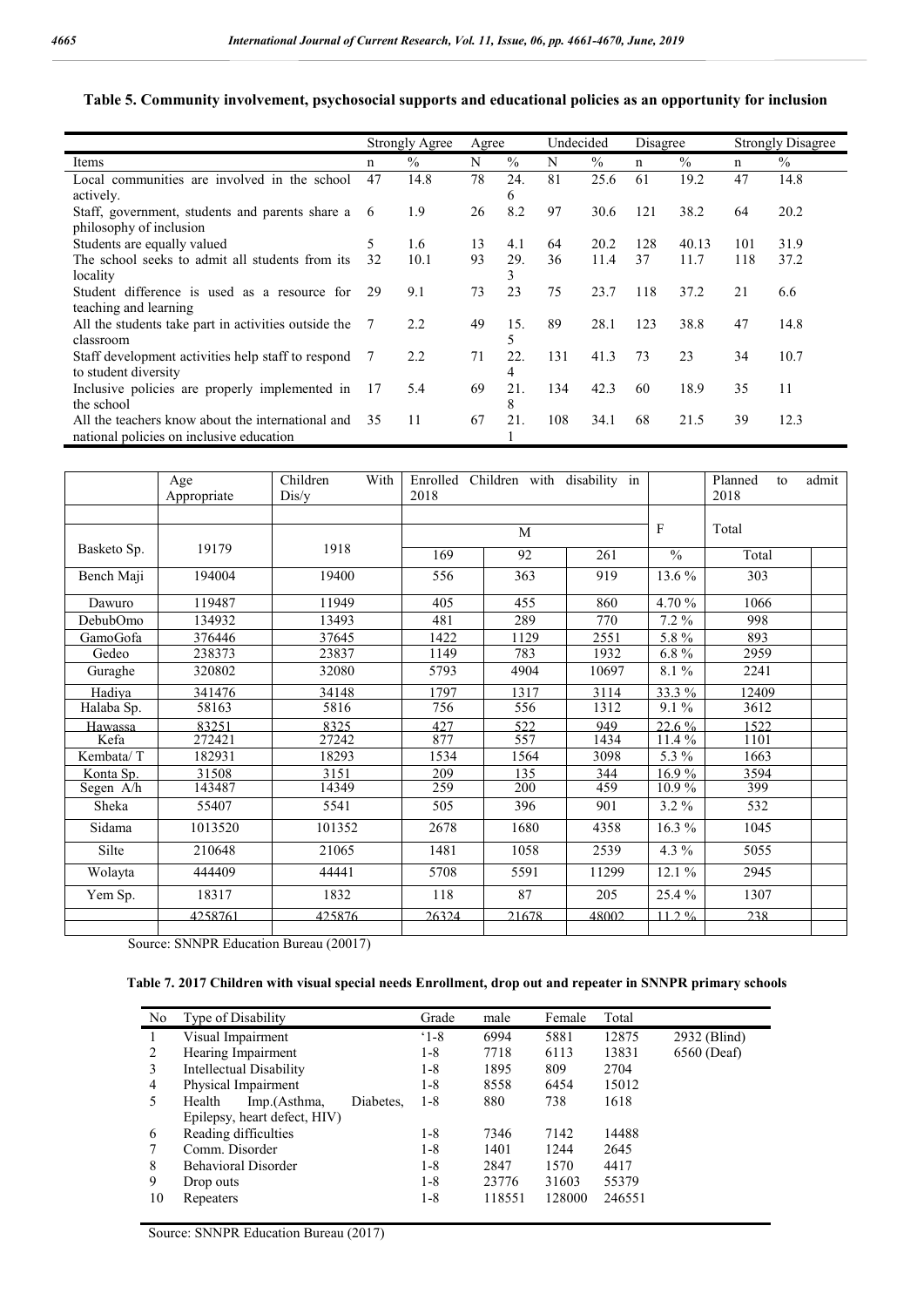In this issue, 162(51.1%) teachers agree on that school resources are fairly enough to support inclusion if resources exploited appropriately but 50(15.8%) teachers disagree that the resources are fairly enough to support inclusion in the school. Regarding the physical accessibility of school buildings, 204(69.5%) teachers disagree that the buildings are physically accessibility to all people. On which 174(54.9%) teachers agree that their school is not accessible for learners with special needs. However, 88 (27.8%) teachers disagree that the school is not accessible to learners with special needs. The school administration preparation to implement inclusive education was another issue forwarded to teachers. Hence, 170 (52.7%) teachers disagree that the school administration is ready to achieve inclusive education in the school. Yet, 58(18.3%) teachers agree that the school administration has readiness in achieving inclusive education in the school. The rest 86 (27.1%) teachers are unable to decide whether the school administration is ready to achieve inclusiveness or not in their school. Regarding the barriers to students' attendance, 164(51.7%) respondents disagree that barriers to attendance are reduced whereas 80(25.2%) teachers agree that barriers to attendance are reduced.

As shown in the table 5 above 108(34%) teachers agree on the active involvement of the local school community activity. In contrast, 125(39.4%) teachers disagree actively involved in the school. However, 81(25.6%) teachers do not decide whether the local communities are involved or not actively in the schools. Moreover, 185 (58.4%) teachers agree that the local communities, government and school community are sharing for the implementation of inclusive education. Most 170(53.6%) of teachers disagree that all student participation in activities outside the classroom. Few of them 89 (28.1%) teachers unable to decide whether all students are participate in activities outside the classroom. As shown in the table 5 above shows that 131 (41.3%) teachers unable to decide staff development activities help teachers to respond to student diversity. However, 107(33%) teachers disagree that staff development activities support teachers to respond to student diversity. Regarding the implementation of policies of inclusive education 134(42.3%) respondents do not decide whether inclusive policies are implemented properly or not. 95(29.9%) respondents disagree inclusive policies are implemented properly. In line with teachers' knowledge on policies of inclusive education 108(34.1%) teachers do not decide whether teachers know inclusive educations policies or not. 107(21.1%) teachers disagree on that teachers know policies of inclusive education.

**Enrollment of Children with Special Needs in Primary schools:** According to Education Bureau, the 2017/18 regional level house to house assessment of 14 zones, 4 special Woredas and Hawassa town administration report addressed that school age children are 4,258,761. Out of these school children 425,876 are children with disabilities. In 2017/18 26,324 male and 21,678 female entirely 48,002 children with disabilities are registered in primary schools. This shows only11.3 % of the children with disabilities got a chance of education. The remaining 88.7 % of children with disabilities are still out of the school. The data revealed that a large number of children with disabilities are out of the school. The above table 7 data indicates that there are 2090 male and 742 female blind children totally. 2932 registered from grade 1-8 grade levels. In addition, 7015 male and 2928 female low vision to sum up 9943 low vision or partially sighted students

enrolled in elementary schools of the region. There are 12875 (26.82%) visual impairment children registered in regular primary school of the region. Concerning hearing impairment, 2193 male deaf and 1645 female deaf students totally 6560 enrolled in 1-8 grade levels. There are also 5220 male 2051 female hard of hearing totally 7271 registered in primary schools. There are 13831(28.8%) hearing impaired children currently attending in the schools. This shows a number of hearing impairment and visual impairment students are enrolled in schools without appropriate provision of professionals and teaching materials readiness. Regarding physical impairment 8558 male and 6454 female enrolled in the region's primary schools. physical impairment children totally 15012 (31.27%) enrolled 1-8 grade levels. The data revealed that physical impairment constitute a highest number of children with disabilities. However, the data are not complete from all zones and special woredas, the available health related impairments data show that there are 508 asthmatic, 105 epileptic, 278 diabetic, 239 heart defect, 400 blood pressure and 88 HIV AIDS carrier children registered in primary schools in the region. There are 1,618 (3.37%) health impairment children attending in regular settings. The data in table above show that there are 14,488(30.18%) children with learning disabilities have reading difficulties. There are 1,573(3.27%) children are with communication disorders. 2924 (6.09%) children with behavioral disorders are attending in regular settings. Furthermore, 1170(2.43%) children with intellectual disabilities enrolled in 1-8 grade levels.

As shown in the table above grade one students are the highest repeaters of all grades in the primary schools of the region when compared to other grades. Grade eight students are the second group repeaters next to grade one with the number of 38,679. In grade one 25,461males and 27,103 females totally 52,564 children are repeated. The reason for highest number of repetition in grade one is poor treatment and poor intervention problems of diversity of learners who come with different needs of learning to the classroom*.* In all primary school grade levels females' numbers of repeaters are higher than male. Sidama, Gamo Gofa, Kafa, Bench Maji zones respectively highest number of repeaters. Table 7 depicts that still grade one student are the highest dropout rate of all primary school students with 9148 numbers. Grade two follows grade one in highest dropout rate. These grade school levels require greatest treatment or intervention.In all grade levels females drop out number exceeds male drop outs. In this regard, Sidama, GamoGofa, Bench Maji, woliyta, Dawro zones show highest number of dropout rates.

### **Part Two: Qualitative Result**

**Academic Achievement and Resource Materials:** School principals' interview results indicated that low academic achievement of students with disabilities. This is attributed with negative attitudes toward children with disabilities, school location, poor quality educational provision, inflexible curriculum, poor physical environment and lack of trained professionals in regular schools contributed for low academic achievements. In addition, they added that there are inadequate educational facilities, equipment and services for children with special needs including those with disabilities. Similarly, education experts of Woreda explained that from school children most of the drop out and repeating students in schools are special needs children. Low achievement of pupils is one of the major reasons that cause students to drop out.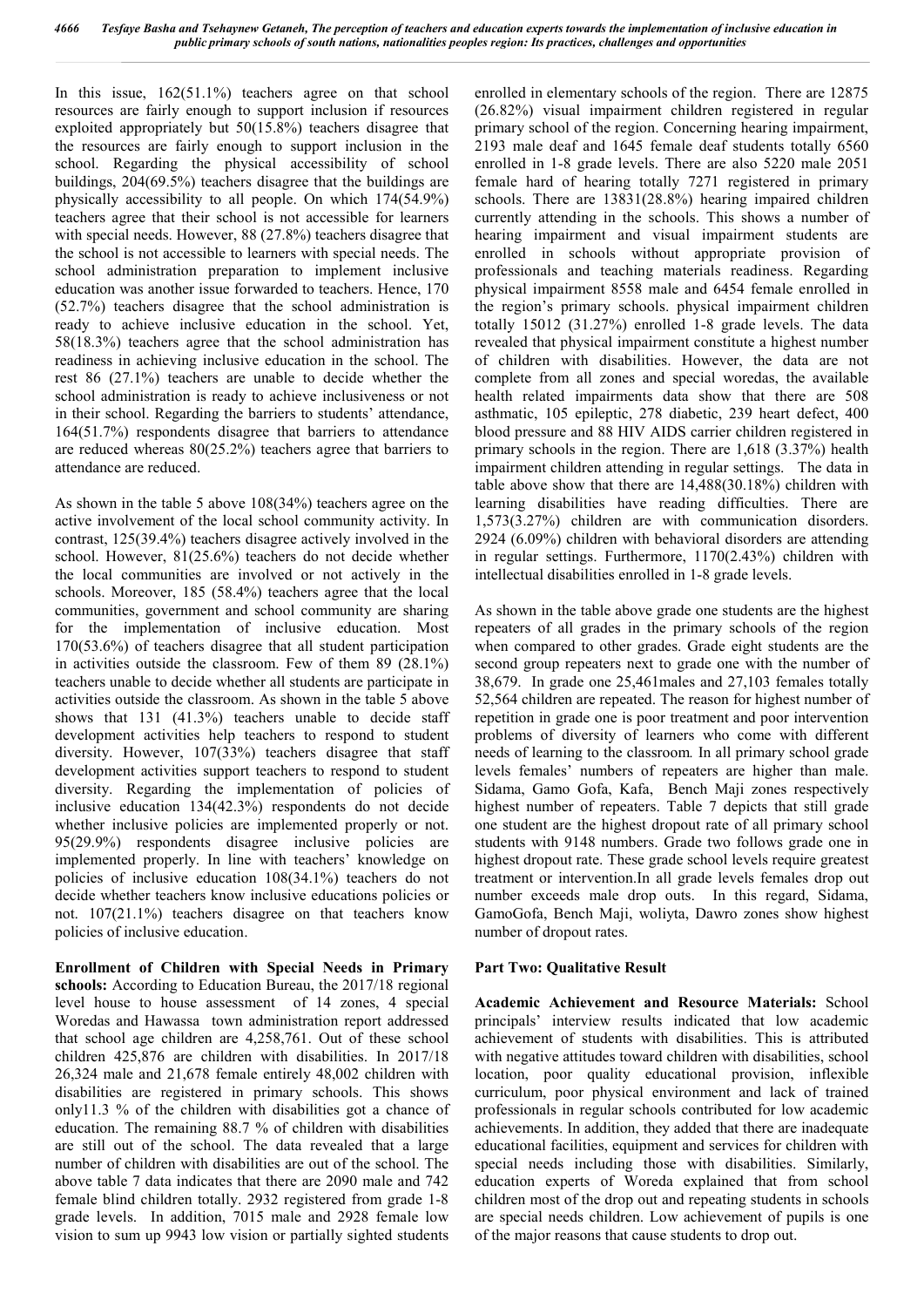Low achievement is the result of low quality of instruction according to the needs and interests of children in primary education that is resulted from low teacher motivation and commitment. Zone education experts addressed that in most schools availability and accessibility of the physical facilities including drinking water, electricity, toilets, furniture, playgrounds, libraries, laboratories, resource rooms are not fulfilled, which have a significant impact in academic and vocational achievement. The accessibility and availability of the physical facilities of school assist in enhancing learning and educational outcome of all students including with impairments and children with special needs. They added that the schools' physical environment is the basis of quality education.

**The Practices of Inclusive Education:** The principals reported that some problems as lack of understanding of the inclusion philosophy by the teachers. Principals added that some of the problems like school community awareness limitation, poor teaching and learning approaches, lack of or inadequate adaptations in public and private buildings to allow easy access and mobility of persons with disabilities, fear of responsibility and stress from added responsibility, lack of early screening, identification and intervention, etc. affects implementation of inclusive education. On the other hand, the communities fail to support inclusive education; parents prioritize taking their other children without special needs to school and only considering the one with special needs if finances are still available, low expectations from the learners with special needs leading to low self-esteem in the learners. Some school administrators and policy makers in education feel that it is improper to 'waste' scarce resource on learners with special needs and poor or negative attitudes towards disability engagement in their classrooms. In addition, principals added that there are limitations of professionals, material and resource support for schools and lack of encouragement to promote inclusive education. Zone education experts reported that most schools are not ready to accommodate diversity of learners because of negative attitudes of teachers and school communities. Teachers are not ready in attitude, profession, knowledge and skill.

Students with physical impairments to enter easily through the main gates of the school buildings lack of ramps, entrances pavements of classrooms, dining rooms, supportive educational physical environment, offices, and accessibility in terms of information which includes sign language, printed/written form and Braille were found very less accessible. This shows that in the region there are inaccessible and unsafe environment of learning in many schools. Hence, it is conceptualized as a barrier to learning and development that need to be removed. The classroom should be wheelchair friendly, door way should be widened, and stairs should be removed and be replaced with ramps to allow movement. Concerning curriculum, many of the respondents viewed as one of the barrier to learning and development in the classroom. It is important that the curriculum should be flexible enough to accommodate all learners in the classroom; otherwise, it could lead to learning fail. Most of the experts reported that teaching methods are chalk and talk, questioning and answering are dominant one. Teachers are dominated by this traditional way of teaching methods; they are not free from this method. Continuous assessment, cooperative and student centered learning are not actively used. The teaching system is not attractive for diversity of children; it is pouring in one

direction which is not delivered according to needs and interests of the learners. Teachers are not adequately trained/ skillful to modify the curriculum for these diversified children. They don't have adequate knowledge about how to treat specific needs of children in regular schools. The curriculum itself is not encouraging the varying groups of students. Skillful teachers and committed teachers are needed to implement inclusive individualized educational approach. The skilled professionals' distributions in region's schools are only 2 % or less. A lot is remaining in the region in trained professionals.

**Enrollment, Retention and Dropout of Students with Special Needs:** When all the principals asked for the enrollment of children with special needs, they reported that currently the numbers of special needs children enrollment rates are increasing from time to time. Parents are started to send their children, however, a significant number of children who start primary school are not completing the first cycle because of inadequate treatment and unfriendly learning environment conditions. Most of the principals reported that out of repeating children in annual curriculum of the school, majorities are special needs children. They forwarded the reason as rigid curriculum, lack of experiences of regular teachers to treat and absence of trained teachers and peers support. Regular classroom teachers do not perceive themselves as having the appropriate training and skills to meet the instructional needs of students with disabilities.

For this reason, the enrolment of these children is very limited in regular settings. Some of special needs were not recognized in schools, still continued in invisible situation. Furthermore, experts reported for the drop out and repetition most causes are related with learning difficulties, teacher's attitudes and abilities, lack of material, lack of coordinated support system in schools from teachers and schooling environment and lack of qualified and motivated teachers who would understand the problems of diversified learners. All of the region education experts reported that the current enrollment status of children with disabilities and special needs is encouraging. Currently, majority of the population started to understanding inclusive education, parents started to send their children, and teachers started admitting children with disabilities in regular schools. The experts exemplified as in 2004 the enrollment of children with disabilities and special needs are 2700, now in 2008 rising about 60,334 in regional level.

**Challenges of Inclusive Education in the region:** School principals reported that there are environmental, administrative, social and academic challenges in the implementation of inclusive education. As they addressed that environmental challenges from different schools situations are lack proper and adequate facilities and infrastructure such as sanitation facilities, most of schools are without ramps, dirty and dusty classrooms and no acoustically treated classrooms. Furthermore, there are inadequate educational facilities, equipment and services for children with special needs including those with disabilities. Schools are not ready with teaching resources like teaching aids, resource centers that support diversity of learning. In addition, communities low expectations from the learners with special needs leading to low self-esteem in the learner. Similarly, principals forwarded that there are administrative challenges that principal attitudes and actions were a decisive factor for the successful inclusion of children of varied ages and disabilities.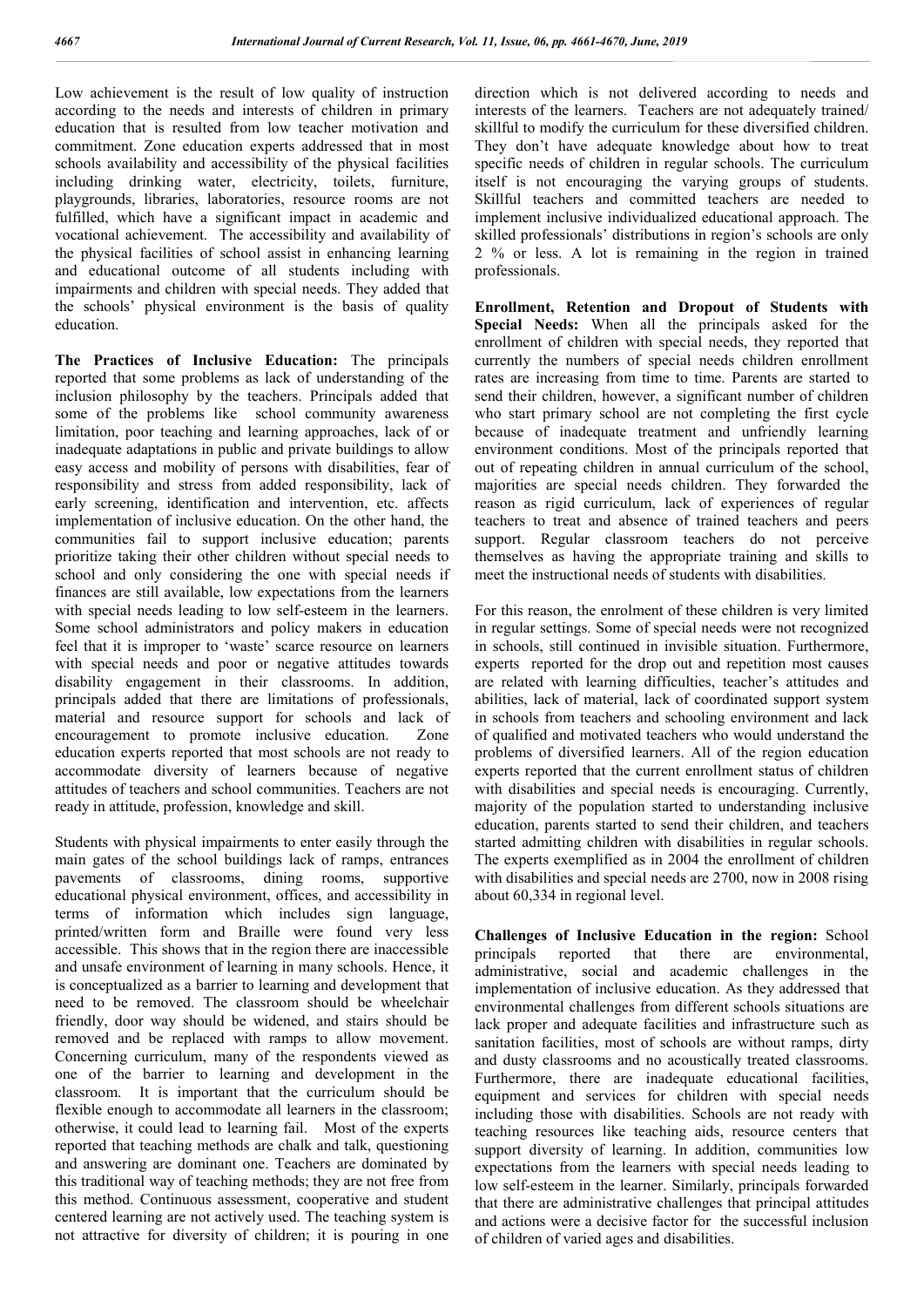The school principals viewed it as their role to create an inclusive atmosphere in their school. When asked whether budgetary plan for the implementation of inclusive education or not, almost all principals reported that there is no budget for inclusive education. But for, schools support disable children from their internal income. No structured budget in all schools level to support children with special needs and encouragement bonus for professionals. Regarding the current regional practices of inclusive education, the region education experts reported that inclusive education is a process, understanding, addressing and responding to the diverse needs of all learners through personalized learning and identifying and removing barriers of the education system. To do this, the region education experts addressed that identifying and screening children with disabilities and special needs in their abilities and interest of learning is one of the current challenge of the schools. Children with disabilities and special needs started to come to school but lack of professional who will screen and sort with their interest is the big school's challenge.

**Opportunities to Implement Inclusive Education:**  Pertaining opportunities to implement inclusive education, most principals ,woreda, zone and regional education experts explained that there are fertile international and national conventions, constitutional and education and training policy backgrounds for the implementation of inclusive education. Societal and parental attitudes are changing towards person with disabilities from time to time. Regular schools started to admit CWDs and parents started to send their children to regular schools. In different places student with special needs began to learn in special classes/units and in inclusive settings. Special needs professionals are training in different universities and colleges. The regional government started to give due attention for the implementation of inclusive education. Building resource rooms are started in different places of the region. This shows that there is optimistic environment for the implementation of inclusive education.

# **DISCUSSIONS**

**Practices of Inclusive Education:** The finding of this study revealed that 199 (62.8%) teachers reported that the academic achievement of students with special needs is very low. The majority of the teachers report revealed that the academic achievement of primary schools students with special needs are low in the region. Similarly, interviewed principals reported that negative attitudes toward children with disabilities, distances of school location, poor quality educational provision, inflexible curriculum, poor physical environment and lack of trained professionals in regular schools contributed for low academic achievements. The findings revealed that there are limited supports and limited environmental improvements contributed for low academic achievements. Most of the teachers 273 (86.1%) revealed that teachers do not provide adequate supports for students with special needs. In this regard, scholars like Bornman and Donohue, (2013) found that teachers are less accepting school children with nervous system disorders, sensory impairments, brain injuries, or autism. Many teachers believe that they lack proper training and they don't have access to appropriate pedagogical materials to teach adequately the special education needs students. Concerning the practices of inclusive education, teachers ensure that school are not valuing and practicing inclusive education where there was no provision of diverse instruction in the classroom, materials and assistive equipment

support and organization of the school environment. Supporting the idea statistical data analysis revealed that 227 (71.6%) teacher respondents disagree that teachers have high expectation for all students. This finding revealed that teachers are not equally valuing learners with special needs in inclusive classrooms. This is consistent with Buell *et al.* (1999) found that teachers in developing countries not ready for inclusion were not more confidence in their ability to support students in inclusive settings, and to adapt classroom materials and procedures to accommodate their needs. Regarding students' active learning 145 (45%) undecided whether children with special needs actively learning and 98 (30.9%) teachers disagree that students are actively involved in their own learning. The finding revealed that children special needs are not actively involved in teaching and learning process in regular settings because teaching method is traditional chalk and talk not diversified. On the other hand, principals, district and zones education experts report revealed that teaching and learning process in inclusive classroom is haphazard manner, teachers are not equipped to match the learners with their diversity needs due to learners suffer with problems of inconvenient environment. The findings revealed that student with special needs are poorly beneficiaries in regular settings in assessment. The reason for is little or no diversified assessment access in the learning environment. Similarly, department of education (2002) reported that one of the significant barriers to learning is evaluation process of children with special needs is not considering diversified learners.

The study revealed that utilizing professionals in the schools 155 (48.9%) teachers disagree that special need experts are fully utilized at the right position. Similarly, almost all of the educational experts districts, zones and region reported that trained special needs professional are not properly used. This shows that special needs professionals are not properly allocate in all level of education sectors for the implementation inclusive education. Regarding physical facilities and supports, some of the education experts of the woreda and zones reported that the physical facilities of school enhance the learning of the students. However, in most schools availability and accessibility of the physical facilities including drinking water, electricity, toilets, furniture, playgrounds, libraries, laboratories, resource rooms are not fulfilled, which have a significant impact in academic and vocational achievement. In addition, students with physical impairments to enter easily through the main gates of the school buildings lack of ramps, entrances pavements of classrooms, dining rooms, supportive educational physical environment, offices, and for sensory impairments accessibility in terms of information which includes sign language and interpreter, printed/written form and Braille were found very less accessible. This is consistent with one of African studies (Dada and Alant,2002) who found that most of the African learning centers are physically not accessible to all because they were not built to accommodate the children with physically disabled learners. Regarding the availability of appropriate materials and resources teachers' responses displayed that the availability of stationary and supportive materials for special needs learners were little or no available except Sign Language text books and Braille materials. Majority of teachers' 238 (75.1%) teachers' response indicated that there is little availability of materials. Regional education experts also reported that inaccessible environment for learners with special needs in infrastructure, resource materials, classrooms and material arrangements are biggest challenges.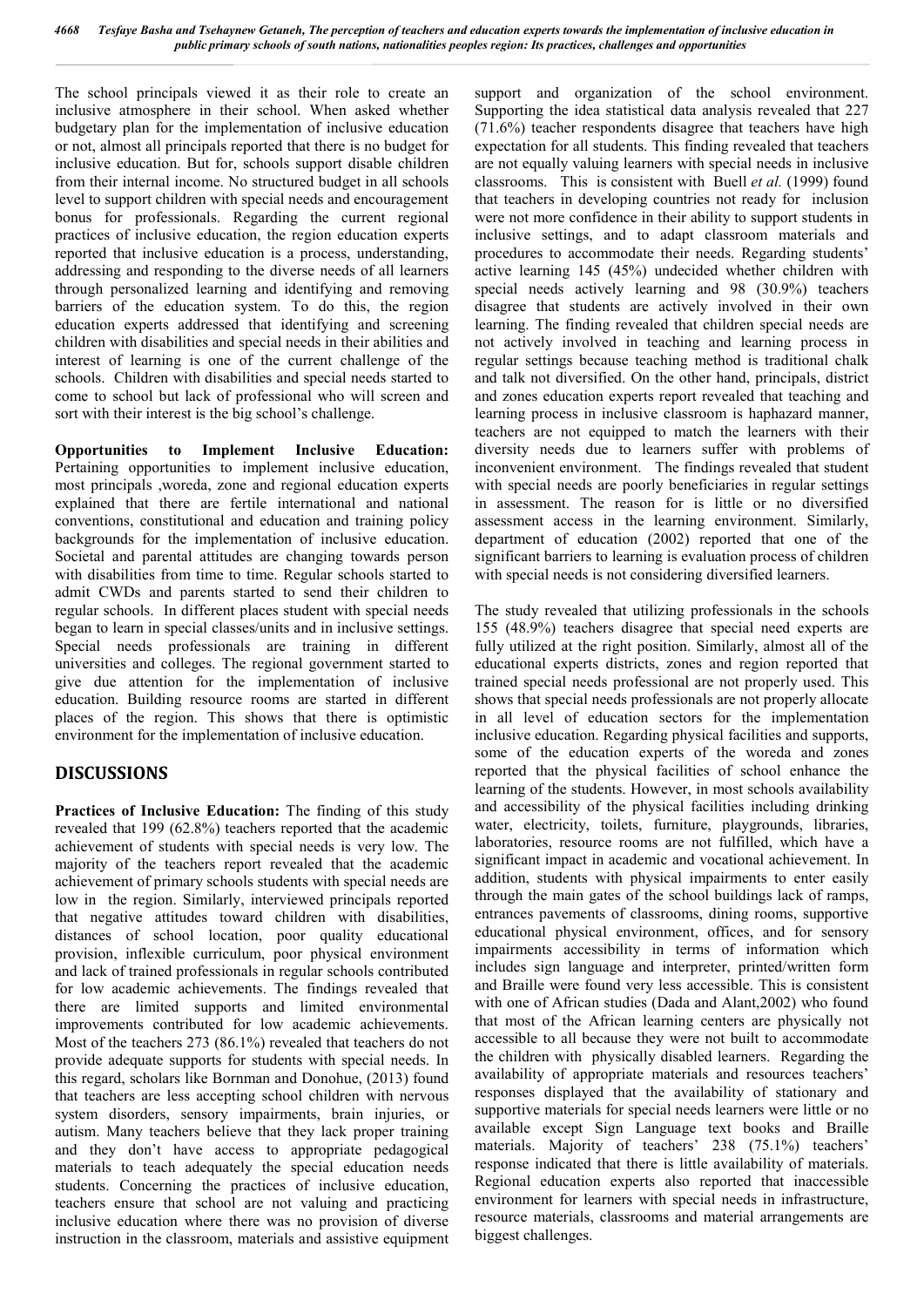**Challenges in the Implementation of Inclusive Education:**  In data analysis of teachers responses displays that 110 (34.7%) respondents do not decide whether lessons are responsive to student diversity. Whereas 129 (40.7%) teachers disagree that lessons are responsive to student diversity. School principals also forwarded that classroom instructions are not responsive for diversity of learners. This finding is consistent with Msimango (2002) found that the instruction should be flexible enough to accommodate all learners in the classroom otherwise it could lead to learning breakdown. All education experts reported that teaching methods are chalk and talk, questioning and answering are dominant one. Teachers are dominated by this traditional way of teaching; they are not free from these methods. Continuous assessment, cooperative and student centered learning are not actively used. The teaching system is not attractive for diversity of children; it is pouring in one direction which is not delivered according to needs and interests of the learners. Teachers are not adequately trained/ skillful to modify the curriculum. They added teachers don't have adequate knowledge about how to treat specific needs of children in regular schools. This finding is consistent with scholars such as teachers' ability to implement varying instructional strategies may be dependent on confidence in their ability to cater for diverse needs, as well as knowledge of their students' needs (Tomlinson, 2003).

Communities negative attitude, low expectations from the learners with special needs leading to low self-esteem in the learner. Most parents because of attitudinal problems of society, they hide their children at home. This society's traditional prejudice affects parents to bring their children to regular schools and to contribute their share to inclusive education. One of the challenges is school accessibility. Majority of teachers displayed that 174 (54.9%) teachers agree that their schools are not accessible for learners with special needs. Most of the learning centers are physically not accessible to all because they were not built to accommodate the physically disabled learners. The other challenges in the schools are teachers are not ready/ committed to support, modify the curriculum based on their interest and ability of learning. This is because inclusive education by itself is new for regular teachers. In addition, this study finding revealed that current region's schools problem is identification and screening problem of disable and non-disable children and providing individualized learning. This is home task for the region for training professionals and developing screening instrument.

**Children with special needs Enrollment, drop out and repeater in SNNPR:** Concerning enrollment of students with special needs, there are 12875 (26.82%) visual impairment children registered in regular primary school of the region. There are 13831(28.8%) hearing impaired children currently attending in the schools. This shows a large number of hearing impairment and visual impairment students are enrolled in schools without appropriate provision of professionals and teachers readiness. Regarding physical impairment 8558 male and 6454 female enrolled in the region's primary schools. Physical impairment children totally 15012 (31.27%) enrolled 1-8 grade levels. The data revealed that physical impairment constitute a biggest number of children with disabilities. There are 1,618 (3.37%) health impairment children attending in regular settings, however, the data are not complete. There are 1,573(3.27%) children are with communication disorders. 2924 (6.09%) children with

behavioral disorders are attending in regular settings. Furthermore, 1170(2.43%) children with intellectual disabilities enrolled in 1-8 grade levels.

The data show that grade one students are the highest repeaters of all grades in the primary schools of the region when compared to other grades. Grade eight students are the second group repeaters. The reason for highest number of repetition in grade one is poor treatment and poor intervention problems of diversity of learners. Sidama, Gamo Gofa, Kafa, Bench Maji zones respectively highest number of repeaters observed in primary schools. The data shows that still grade one student are the highest dropout rate of all primary school students with 9148 numbers. This is because early period of elementary school level require greatest treatment or intervention. In all grade levels females drop out number exceeds male drop out number. In this regard, Sidama, GamoGofa, Bench Maji, woliyta, Dawro zones respectively show highest number of dropout rates than other zones. Out of school age children 425,876 are children with disabilities 26,324 male and 21,678 female entirely 48,002 children with disabilities are registered in primary schools. This shows only11.3 % of the children with disabilities got a chance of education. The remaining 88.7 % of children with disabilities are still out of the school. The data revealed that a large number of children with disabilities are out of the school.

**Opportunities of Implementing Inclusive Education in Primary Schools:** The UN Standard Rules on the Equalization of Opportunities for Persons with Disabilities Rule 6 not only affirms the equal rights of all children, youth and adults with disabilities to education but also states that education should be provided in "an integrated school settings" and in the "general school settings." Proclamation number 1 of the 1995 constitution of the Federal Democratic Republic of Ethiopia also declare that the democratic right of every citizen including persons with disabilities is protected under the following articles,11, 14, 16, 18, 20, 25, 28, 31. Article 41(5) of the Constitution sets the state's responsibility for the provision of necessary rehabilitation and support services for people with disabilities. "Thestate shall, within its available means, allocate resources to provide rehabilitation and assistance to the physically and mentally disabled". A New Education and Training Policy was drafted and put into practice in 1994, which aimed at realistically tackled educational problems, and provide education for all children. Finally, there are optimistic situation are appearing in the region. The region education student enrollment data indicated that in 2012 the enrollment of children with disabilities and special needs in regional level are 2700 only, now in 2016/17 rising about 60,334. It is documented that there are 53048 (88%) of children with disabilities enrolled in primary schools (1- 8 grades) in the region. There are 7286 (12%) children with disabilities are attending in secondary high schools. 33,217 males and 27,117 females totally 60334 children with disabilities are currently attending in regular and special schools in the region. This shows that the enrollment of children with special needs in inclusive education is increasing and community awareness level is rising from time to time.

### **Conclusion**

The study indicated that 199 (62.8%) teachers report that the academic achievement of students with special needs is very low.